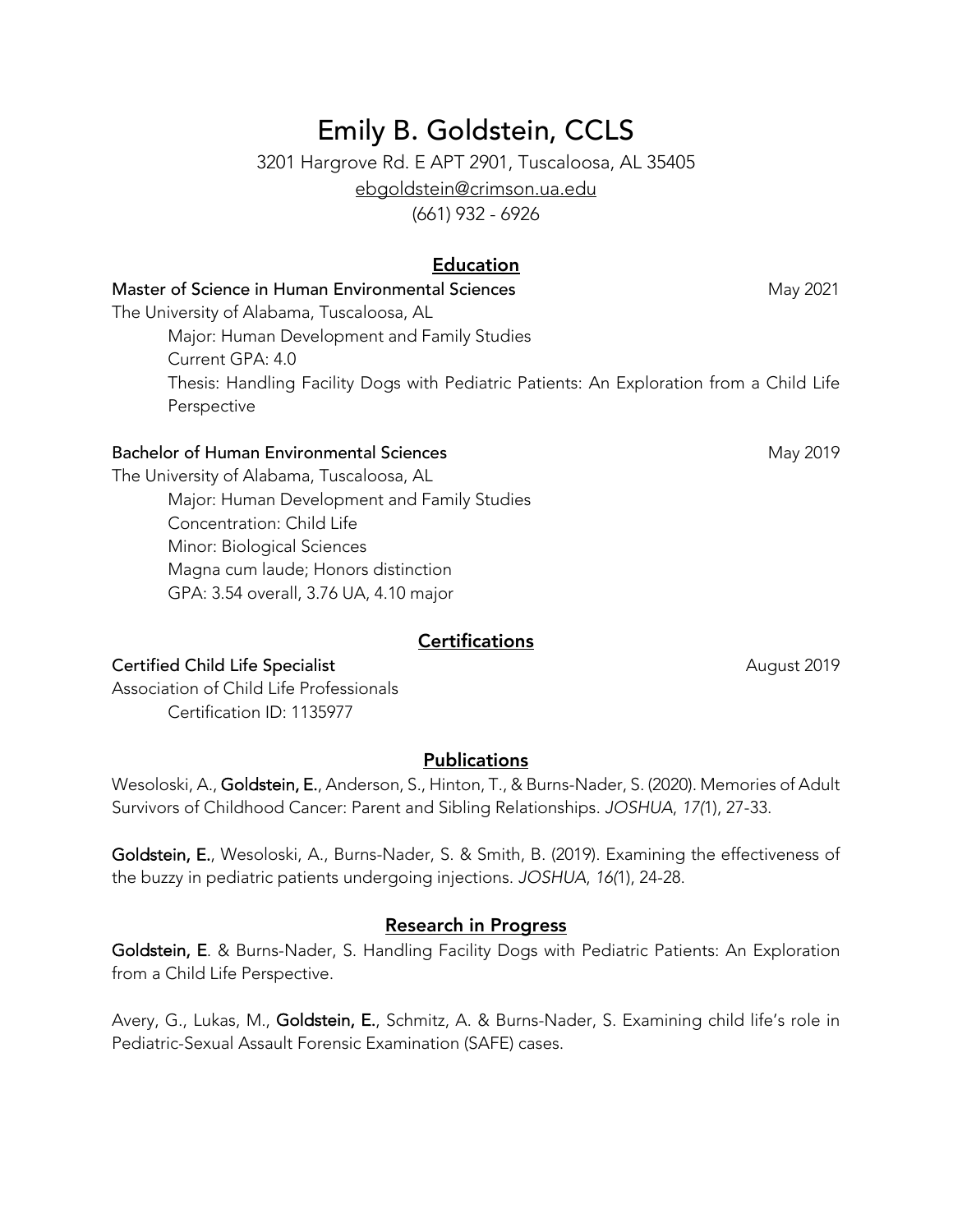| pediatric patients undergoing injections.                                                                                                                         |
|-------------------------------------------------------------------------------------------------------------------------------------------------------------------|
| Livingstone, M., & Burns-Nader, S. & Goldstein, E. Parental coping and children's thoughts about<br>a hospital experience.                                        |
| <b>Scholarly Presentations</b>                                                                                                                                    |
| Association of Child Life Professionals' Annual Conference on Professional Issues<br>2021                                                                         |
| Los Angeles, CA<br>Abstract submitted: Examining the Effects of Virtual Reality on Minimizing Pain in Children<br>Receiving an Injection                          |
| Southeastern Council on Family Relations<br>2020                                                                                                                  |
| Birmingham, AL (postponed due to COVID-19)<br>Poster presented: Examining the Effects of Virtual Reality on Minimizing Pain in Children<br>Receiving an Injection |
| Society for Research in Human Development<br>2020                                                                                                                 |
| Jacksonville, FL (postponed due to COVID-19)<br>Poster presented: Examining the Effectiveness of the Buzzy in Pediatric Patients<br>Undergoing an Injection       |
| 2019<br>National Conference of Undergraduate Research<br>Kennesaw, GA                                                                                             |
| Poster presented: Examining the Effectiveness of the Buzzy in Pediatric Patients<br>Undergoing an Injection                                                       |
| Southeastern Association of Child Life Professionals Regional Conference<br>2018<br>Huntsville Hospital for Women and Children, Huntsville, AL                    |
| Poster presented: Examining the Effectiveness of the Buzzy in Pediatric Patients<br>Undergoing an Injection                                                       |
| 2018<br>Undergraduate Research and Creative Activity Conference<br>The University of Alabama, Tuscaloosa, AL                                                      |
| Poster presented: Examining the Effectiveness of the Buzzy in Pediatric Patients<br>Undergoing an Injection                                                       |
| Awards: Won first place among submissions from the College of Human Environmental<br>Sciences                                                                     |
| Undergraduate Research and Creative Activity Conference<br>2017<br>The University of Alabama, Tuscaloosa, AL                                                      |
| Poster presented: Preschooler's Interest in Medical vs. Non-medical Play                                                                                          |

Burns-Nader, S., Smith, B., & Goldstein, E. Examining the effectiveness of virtual reality in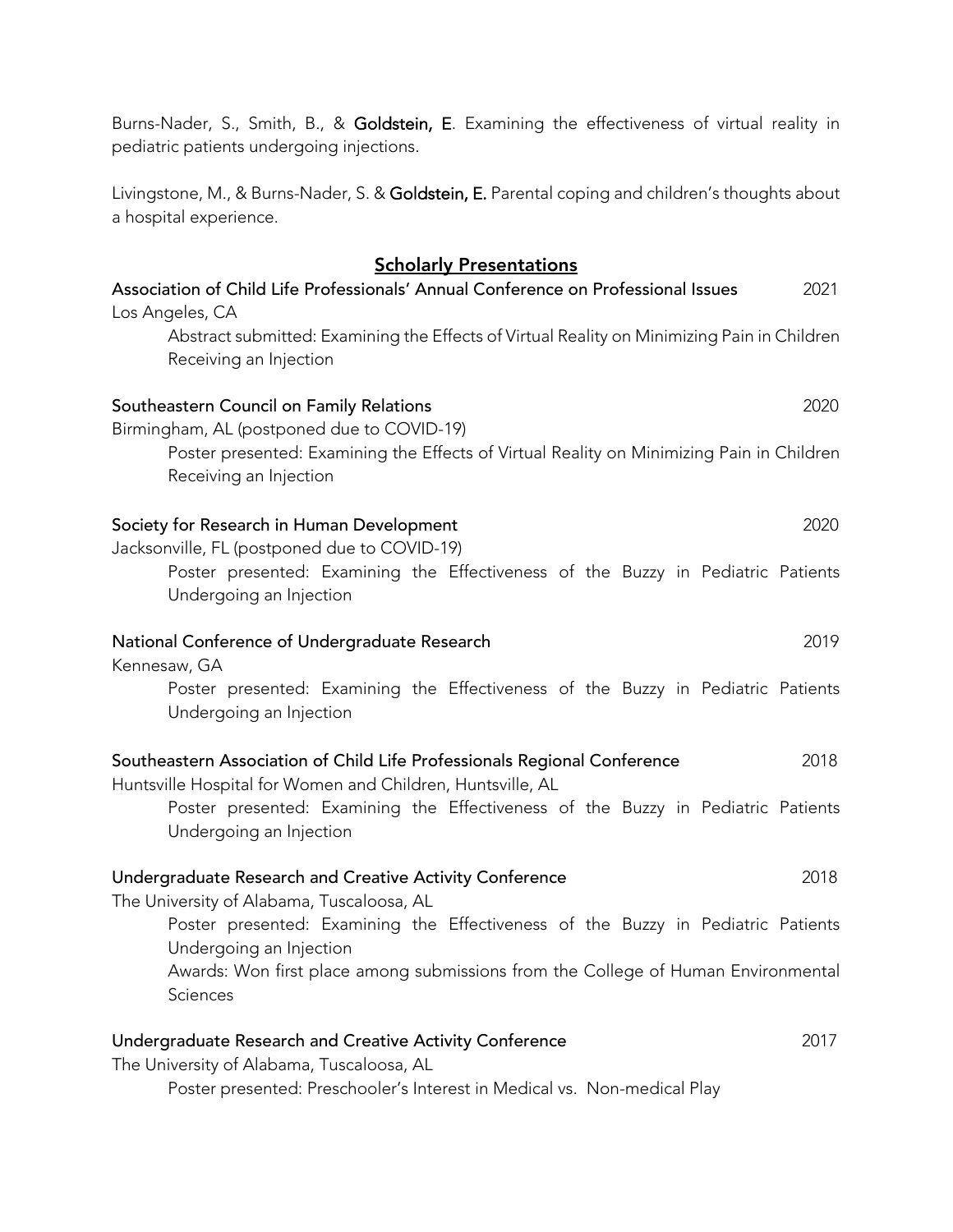Undergraduate Research Assistant 2016 – 2019

Teaching Experience

#### Graduate Teaching Assistant 2020 – 2021

The University of Alabama, Tuscaloosa, AL

Assisted with grading, finding class materials, proctoring exams, and answering student questions.

Courses: HD 205—Child Development: Early and Middle Childhood

HD 321—Curriculum Planning in ECE I

and assist with writing various posters and publications.

analysis, and represent the lab with poster presentations.

Child Life and Child Development Lab, The University of Alabama

HD 326—Play in Child Development

HD 426—Hospitalized Child Youth

Internship and Practicum Experience

# Child Life Intern 2019

Arkansas Children's Hospital, Little Rock, AR

600 hours completed under the supervision of a Certified Child Life Specialist Rotations: 6-week rotation on a general medical-surgical unit, 6-week rotation in the cardiovascular intensive care unit, 1-week rotation in the emergency department

# Practicum Student 2018

Huntsville Hospital for Women and Children, Huntsville, AL

141 hours spent shadowing nine different Certified Child Life Specialists

Rotations: St. Jude outpatient clinic, pre-op, radiology, NICU, emergency department, general pediatric inpatient, PICU

# Practicum Student 2017 - 2018

Druid City Hospital, Tuscaloosa, AL

#### Undergraduate Research and Creative Activity Conference 2016 The University of Alabama, Tuscaloosa, AL

Poster presented: Looking into the Daily Life of Pediatric Cancer Patients

### Research Experience

Coordinate a lab of two graduate students and five undergraduate students, quantitative and qualitative training, participant recruitment, data collection,

Graduate Research Assistant 2019 – 2021 Child Life and Child Development Lab, The University of Alabama

Participant recruitment, obtain consent and assent, assist with data collection and